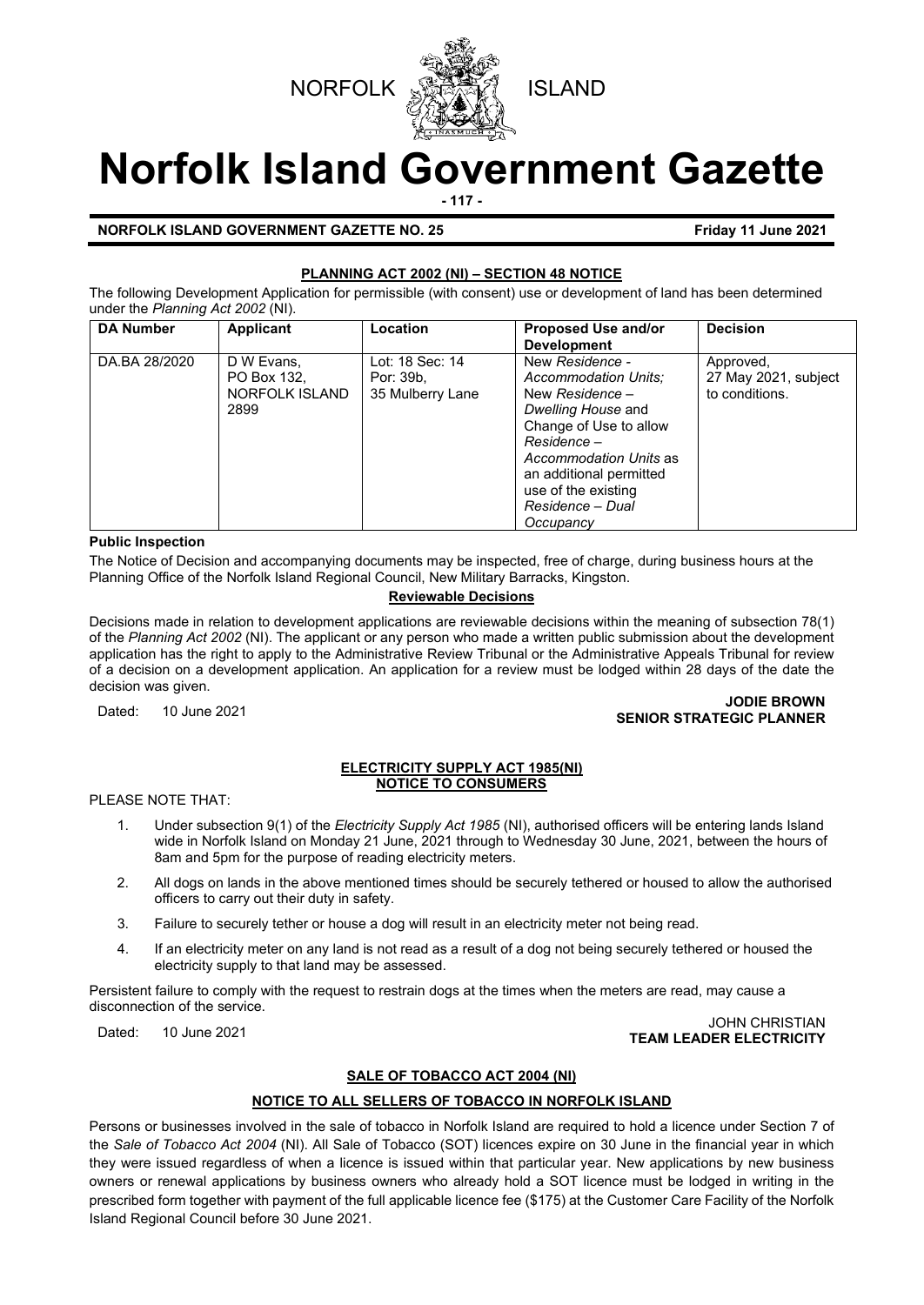#### **NORFOLK ISLAND GOVERNMENT GAZETTE NO. 25 Friday 11 June 2021**

The licensee must:

• Prominently display in the premises warnings and anti-smoking signs

The licensee must not:

- Supply, sell or cause or permit to be supplied or sold a tobacco product to a person under the age of 18 years;
- Sell a tobacco product other than for smoking;
- Sell something that looks like or resembles a tobacco product that is not:
- Sell cigarettes other than in packets of 20 or more;
- Manufacture tobacco products.

The 'APPLICATION FOR A LICENCE UNDER THE SALE OF TOBACCO ACT 2004' form can be collected from Customer Care in the Telecom Building or from Council's website from the following link: <http://www.norfolkisland.gov.nf/council/council-documents/forms-sale-tobacco/sale-tobacco-application-licence>

Dated: 9 June 2021 PETER WILSON

## **TEAM LEADER WASTE AND ENVIRONMENT**

#### **LIQUOR ACT 2005 (NI)**

The Following Liquor licence applications have been received:

| <b>APPLICANT</b>                                                                     | <b>LOCATION &amp; PREMISES</b>                                       | <b>PROPOSAL</b>                        |
|--------------------------------------------------------------------------------------|----------------------------------------------------------------------|----------------------------------------|
| Heritage Hill Investments Pty Ltd<br>Nominee: Gregg Prechelt                         | Portions 53g4 and 53g5<br>159 Taylors Road<br>SEAVIEW NORFOLK ISLAND | Renewal of General (Hotel)<br>Licence  |
| Justine Chilcott                                                                     | Portion 39a7<br>3 Mulberry Lane<br>HILLI RESTAURANT & CAFÉ           | Renewal of Restaurant<br>Licence       |
| Desmond Ronnie Burger                                                                | Portion 36s1<br>24a Taylors Road<br>THE LOUNGE BAR                   | Renewal of General<br>(Tavern) Licence |
| Norfolk Island Golf Club<br>Nominee: Josa Mara Labao                                 | Portion 67 Govt 1<br>1 Quality Row<br>NORFOLK ISLAND GOLF CLUB       | Renewal of Club Licence                |
| Jill Davina Menghetti<br>Portion 85<br>264 New Farm Road<br>THE HOMESTEAD RESTAURANT |                                                                      | Renewal of Restaurant<br>Licence       |

Any person over the age of 18 years and residing within 100 meters of the premises may object in writing to the application within 21 days after this notice is published.

The written objection and fee of \$85 should be lodged with the Registrar, New Military Barracks, Kingston.

#### Dated: 9 June 2021 KATIE WALDEN **REGISTRAR OF LIQUOR LICENCES**

#### **DISASTER AND EMERGENCY MANAGEMENT ACT 2001 (NI)**

#### **FURTHER EXTENSION OF DECLARATION OF STATE OF EMERGENCY**

I **Eric Hutchinson,** Administrator of Norfolk Island and delegate of the Minister under Section 5 of, and item 1.27 of the Schedule to, the *Minister's Norfolk Island Delegation Instrument 2019*:

**PURSUANT** to Section 9 of the *Disaster and Emergency Management Act 2001* (NI) [the Act] and having regard to the advice of the Controller;

**FOR** the purpose of response and recovery operations under the Act and the Disaster and Emergency Plan for the Territory of Norfolk Island;

**FURTHER EXTEND** the declaration of emergency made under section 9 of the Act at 16:15 Hrs on Monday 16 March 2020, for the whole of the Territory of Norfolk Island, until 23:59 hr on Thursday 30 September 2021.

Dated: 20 May 2021 ERIC HUTCHINSON **ADMINISTRATOR**

#### **DISASTER AND EMERGENCY MANAGEMENT ACT 2001 (NI)**

**DECLARATION OF STATE OF DISASTER OR EMERGENCY (RECOVERY OPERATIONS) COVID-19 DIRECTIONS RECOVERY OPERATIONS (NO.2) 2021**

I, **George Ivor Andrew Plant**, Emergency Management Norfolk Island Controller: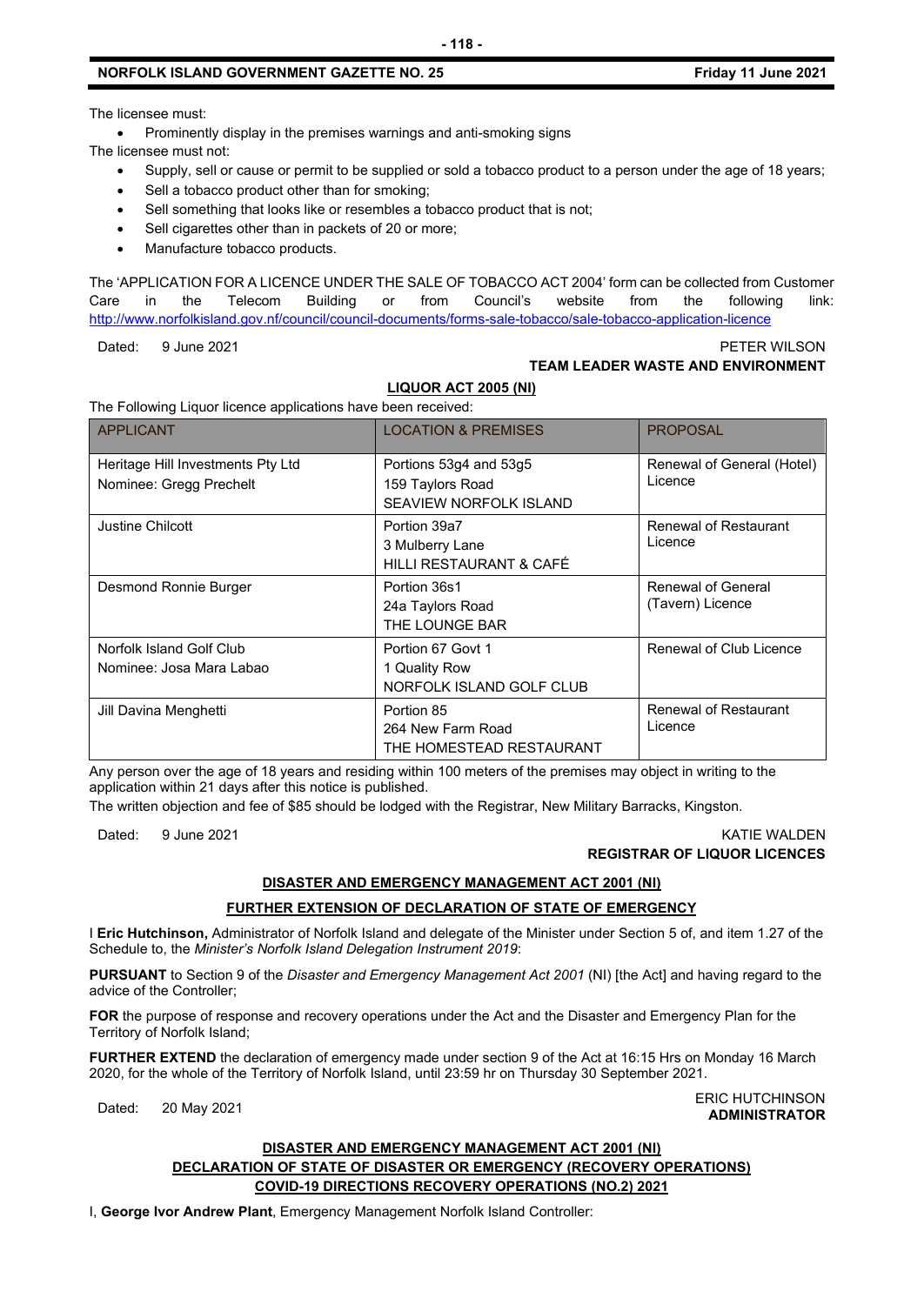#### **NORFOLK ISLAND GOVERNMENT GAZETTE NO. 25 Friday 11 June 2021**

- 1) under section 11(2)(g) of the *Disaster and Emergency Management Act 2001* (NI) am of the opinion that it is necessary to make directions in respect of recovery from the State of Emergency in respect of COVID-19 relating to the movement of persons within the disaster or emergency area as set out in the Schedule; and
- 2) under section 11(2)(h) of the *Disaster and Emergency Management Act 2001* (NI) am of the opinion that it is necessary to make directions in respect of recovery from the State of Emergency in respect of COVID-19 relating to the removal of persons within the disaster or emergency area who obstructs or threatens to obstruct recovery operations as set out in the Schedule; and
- 3) under section 11(2)(i) of the *Disaster and Emergency Management Act 2001* (NI) am of the opinion that it is necessary to make directions in respect of recovery from the State of Emergency in respect of COVID-19 relating to giving directions to persons whose responsibilities require him or her to engage in recovery operations.

#### **SCHEDULE**

#### **Direction 2 (2021) – Adjustment of COVID 19 measures – to commence 23:59 hr on 30 June 2021**

- 1. These Directions take effect at 23:59 hr on 30 June 2021 and remain in force while the State of Disaster or Emergency (Recovery Operations) is in force.
- 2. In these Directions:

*Persons* includes people residing on Norfolk Island, visiting Norfolk Island for holiday or work purposes

*COVID-19 hotspot* means a particular area of Australia decided by the Commonwealth Chief Medical Officer

*COVID-19 public exposure site* means a venue and time in which a person is likely to have come in contact with an infective person and as listed by the relevant State or Territory.

*Incident Controller* means the person appointed under the State of Emergency in accordance with the NORDISPLAN

- 3. Persons will be permitted\* to travel to Norfolk Island without the need to quarantine provided they:
	- a. do not have COVID-19;
	- b. have not been in contact within anyone in the prior 14 days with COVID-19; and
	- c. have been granted a Norfolk Island Entry Pass\*.

\*Any person travelling to Norfolk Island may be denied entry without a Norfolk Island Entry Pass

- 4. Persons who are on the island when a public exposure site is listed, and they have frequented, must immediately self-isolate at home or at their accommodation and contact NIHRACS for further advice.
- 5. A person whilst on Norfolk Island must comply with physical distancing principles as published from time to time on [\(http://www.norfolkisland.gov.nf/norfolk-islands-covid-19-advice\)](http://www.norfolkisland.gov.nf/norfolk-islands-covid-19-advice).
- 6. A person whilst on Norfolk Island must follow any directions in relation to COVID-19 from staff of the *Norfolk Island Hospital and Residential Aged Care Services (NIHRACS).*
- 7. A person or business on Norfolk Island must follow any advice or operational direction provided by the Incident Controller or authorised officer of the *Norfolk Island Police Force (NIPF)*in relation to COVID-19.
- 8. A person or business involving close contact with persons is required to keep a daily customer register. A business will be required to retain the records for a period of three months. The register must be produced upon request by the Incident Controller.

*\* Please Note \** 

- *Online applications required by all travellers prior to travel (within 72 hours of travel).*
- *While the State of Emergency is in place verification of where travellers are from will be required*
- *Travel to mainland states and territories is a matter for residents to seek approval from State and Territory Government authorities.*

Dated: 25 May 2021 2008 12:00 12:00 12:00 12:00 12:00 12:00 12:00 12:00 12:00 12:00 12:00 12:00 12:00 12:00 12:00 12:00 12:00 12:00 12:00 12:00 12:00 12:00 12:00 12:00 12:00 12:00 12:00 12:00 12:00 12:00 12:00 12:00 12:00

**EMNI CONTROLLER**

#### **TRAFFIC ACT 2010 (NI)**

#### **TEMPORARY CLOSURE OF TAYLORS ROAD FOR PUBLIC SAFETY WORKS**

I, **Andrew Roach**, General Manager of the Norfolk Island Regional Council, under section 50 of the *Traffic Act 2010* (NI), close that part, or parts, of the road specified in Part 1 of the Schedule to all vehicular traffic (except any vehicle<br>specified in Part 2 of the Schedule) **for and during the 24 hour period 7:00am to 7:00am on four days (96 hours), between 3 May 2021 and 30 June 2021** as I am of the opinion it is necessary to carry out<br>stabilisation works on the road embankment for public safety purposes.

#### **SCHEDULE**

Part 1 - Part road closure: the lower part of Taylors Road which forms the last 110 metres prior to connection with<br>Country Road, as relevant to road works carried out for public safety purposes. The start and end of the r

**Part 2** - Exempted classes of vehicles:

a) Vehicles and plant authorised by the General Manager of the Norfolk Island Regional Council or delegate for the delivery of goods or services